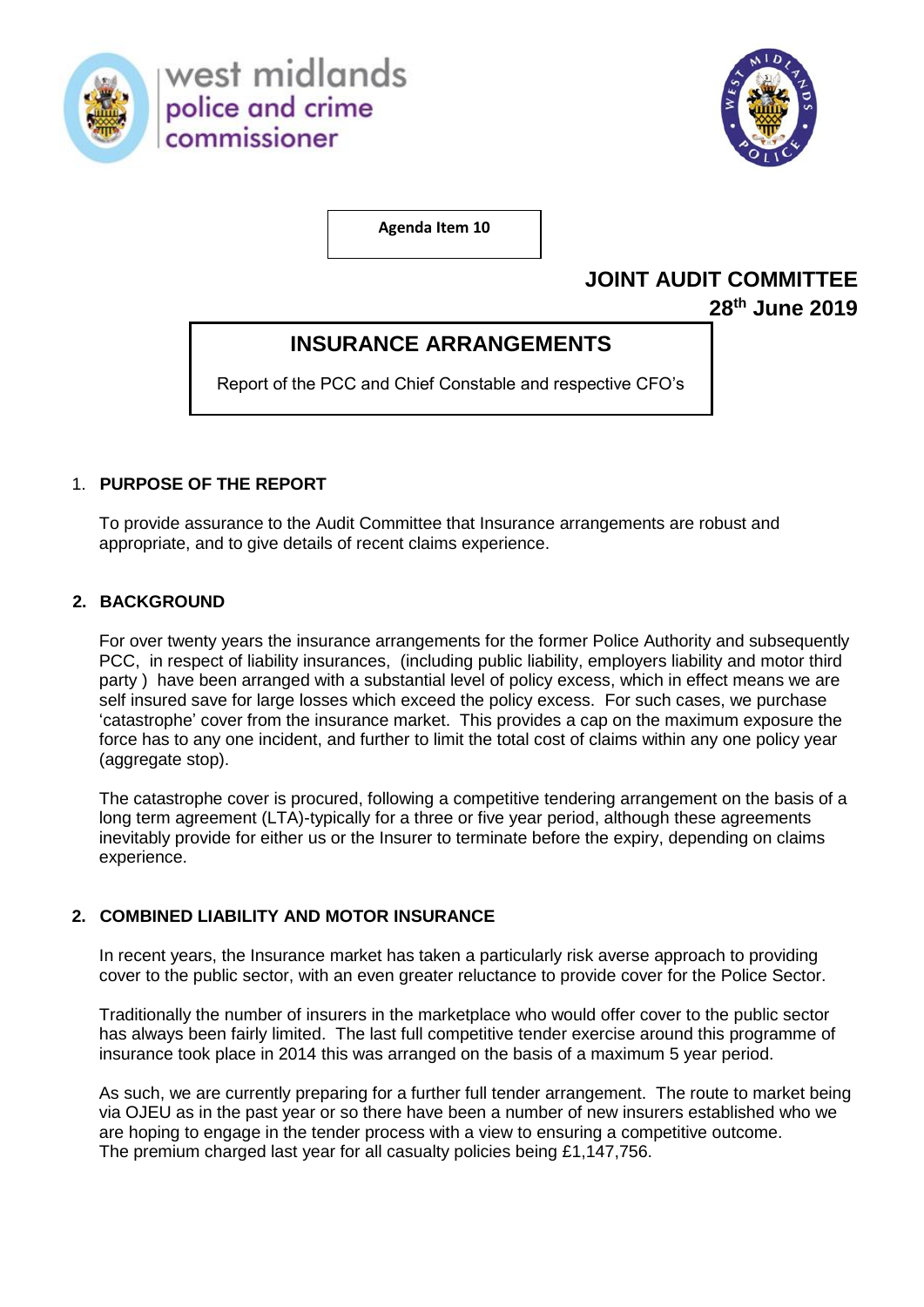The tender proposal will seek to secure terms on the basis of current arrangements, i.e. £300,000 level of excess, with a limit of indemnity of £50m, but variations will be explored during this process including increase in excess to £500,000 and £75m limit of indemnity.

#### **3. PROPERTY**

Cover is arranged in collaboration with five other Midland Forces. The renewal terms and rates offered by insurers remained unchanged. The sum insured increased to reflect the new Custody Blocks. This programme of insurance was subject to a tender exercise at last renewal in November 2018 via the Bluelight Framework and the contracts awarded appropriately. The principal property insurance policy awarded with a renewal premium of £71,051.44.

#### **4. MISCELLANOUS POLICIES**

Insurance cover for a range of other risks has generally been renewed on existing terms.

Additional miscellaneous policies, include property cover for the peril of terrorism, computers, aviation liability (drones) travel and engineering results in premiums totaling £188,006.

It should also be noted that following a review of the force Senior Officer Motor Lease scheme insurance arrangements for individual scheme members have been passed back to the officers meaning this insurance policy is no longer arranged by the force.

#### **5. INSURANCE BROKING**

The expiry date for the insurance broking contract was 1 May 2016. This contract has been extended through to 2020 in line with the framework. The annual charge increased to £5,755.

#### **6. INSURANCE CLAIMS HANDLING**

Employers Liability and motor third party claims are handled externally by the insurer claims handling partner, Gallagher Bassett who charge per claim. The total claims handling costs being charged in the amount of £61,488.00. This being adjusted dependent on the actual number of claims handled.

#### **7. TOTAL INSURANCE OUTLAY**

The final outlay for insurance premium, broking fees and claims handling costs amounted to £1,403,006 (inc IPT & VAT).

#### **8. INSURANCE FUND POSITION**

Insurance claims up to the value of the excess are met from the Insurance Fund, to which annual contributions are made from the Revenue Budget. The fund also "earns interest" through investment of surplus funds.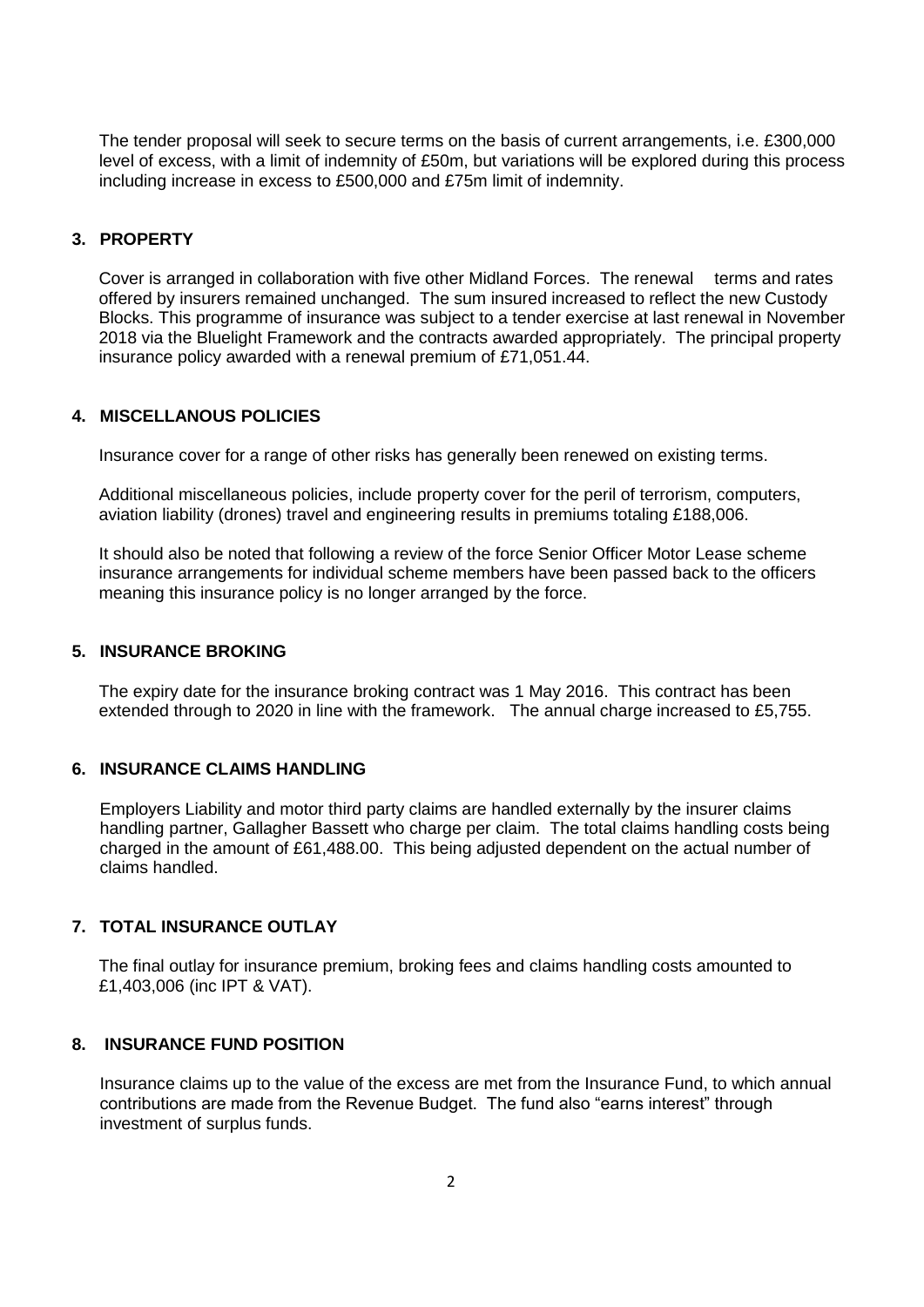The full extent of our exposure to claims within a given period of insurance can take several years to develop and the final settlement of those claims may take place many years after the accident occurred.

#### **MMI Insurance**

The Force held liability insurance with the Municipal Mutual Insurance Company from the inception of West Midlands Police in 1974 through to 1991. This Insurer is now subject to a Scheme of Arrangement due to financial distress. As a consequence an initial levy of 15% was imposed to repay 15% of all claims payments made on our behalf. In this respect a payment in the sum of £762,213 was made in 2014.

As a result of a further deteriorating financial position, the levy was increased to 25% meaning further repayment of 10% of all claims payments was required. A further payment of £511,761 was made in April 2016 bringing the total force contribution to £1,273,974.

In terms of outstanding exposure to MMI Claims – there are currently 1open files with reserves in the sum of £20,000 meaning in the event such claims are settled at this amount, the force would be required to reimburse 25%of all such payments.

The position around the levy imposed at 25% continues to be monitored with the potential for a further increase.

#### **EL, PL & Motor Claims**

Appendix 1 details the incurred cost (paid and reserved) of Employers, Public Liability and Motor Third Party claims within the excess to the current insurance year. It should be noted that the insurance year runs from 1 November to 31 October for each given year. Separately for each year of insurance the table charts the:

- actual paid amounts
- balance yet to be funded when all existing and projected claims are finalised
- cash balance currently held in the Insurance Fund (within Balance Sheet reserves) to meet outstanding claims
- estimated shortfall/surplus in the amounts set aside

On the basis of current projections the overall level of funding represents 67% of anticipated liabilities at year end. This level of reserves is considered to be acceptable as the balance to be funded value represents a scenario in which the maximum settlement value of all claims is made.

The total value of claims in the last few years has exceeded annual contributions to the fund. Therefore we are now in a position where overall funds available are slightly less than outstanding liabilities. The position will continue to be kept under close review to determine if additional funds need to be committed to reserves to maintain them at a prudent level.

Of interest around in the arena of insurance claims history, I would make reference to an employers liability claim recently settled relating to an incident which occurred in 2007. The damages in this case were agreed in the sum of £2.6m with both sides costs likely to tip the total claim costs close to £3m for this claim. The Force contribution to this claim was limited to the £100k excess applicable at the time. The insurance premium paid for this policy year was £255,000. This claim alone demonstrating the value for the force, and challenge for insurers around the premium and claims balance.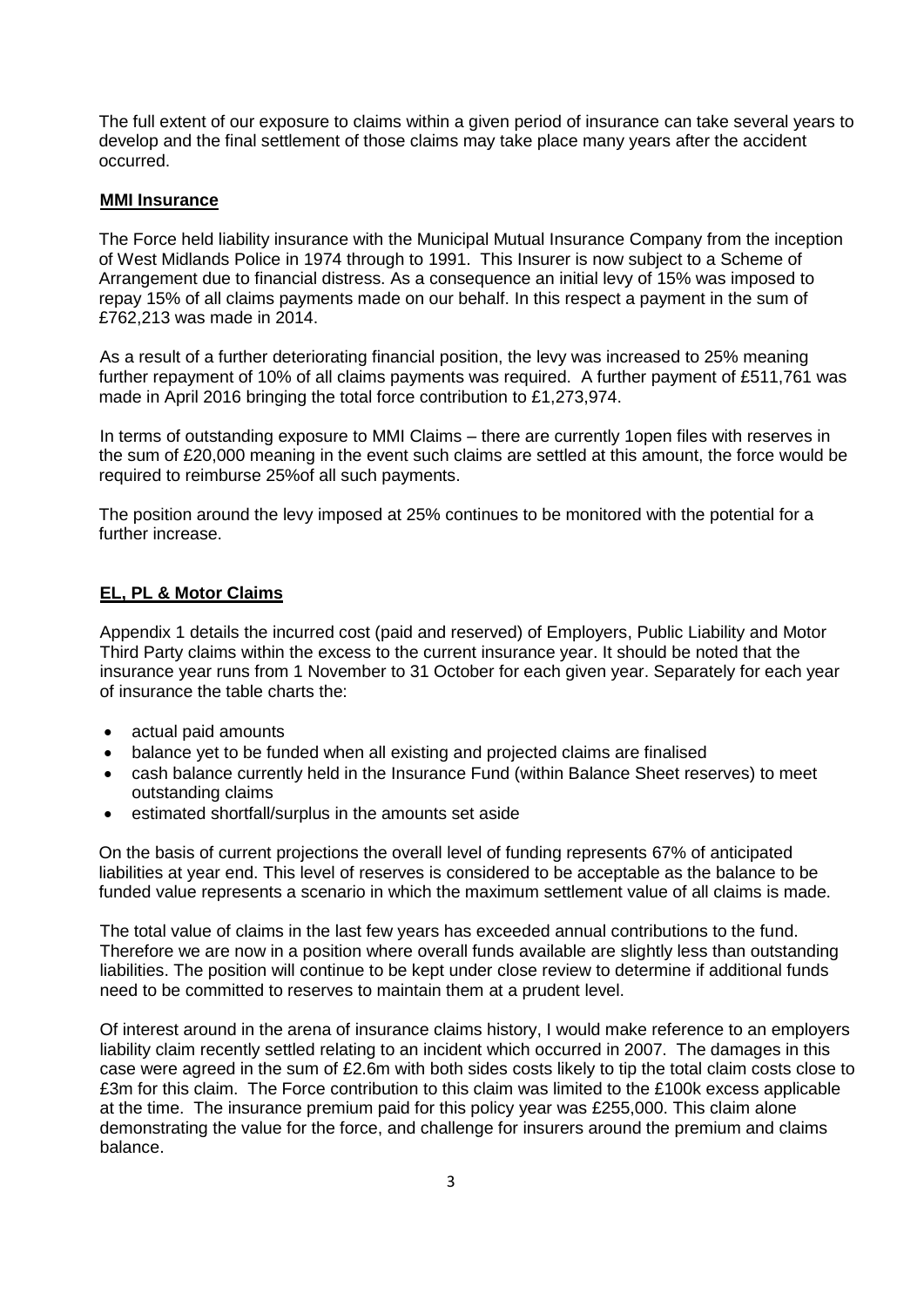#### **9. FINANCIAL IMPLICATIONS**

The total annual cost of insurance premium, claims handling and insurance broking charges, paid is £1,397,251(inc IPT & VAT) for which provision is made in the Revenue Budget. The cost of annual contributions to the Insurance Fund is also a charge against the Revenue Budget.

We continue to closely monitor all claim payments and reconcile expenditure and outstanding reserves against the balance on the Insurance Fund on a monthly basis. Details are included in the Financial Health Indicators which are reported to the Strategic Policing and Crime Board.

#### **10. LEGAL IMPLICATIONS**

Section 6 of the Police Act 1996 requires the Police Authority to secure the maintenance of an efficient and effective police force for its area. Section 111 of the Local Government Act 1972 enables the Authority to do anything which is calculated to facilitate or is conducive or incidental to this duty.

#### **11. EQUALITIES IMPLICATIONS**

All Insurance claims are managed and assessed in accordance with legal liability and policy cover, irrespective of the age, disability, race, religion, gender or sexual orientation of the claimants concerned.

#### **12. RECOMMENDATIONS**

The Committee is recommended to:

- a) Note the action taken in the renewal of Insurance cover with effect from  $1<sup>st</sup>$  November 2018.
- b) Note the current balance on the Insurance Fund, which is regularly reviewed, and consider a future transfer to this reserve to ensure that the insurance reserve has sufficient funds going forward to meet its liabilities.

## **CONTACT OFFICER CONTACT** Name: Neil Chamberlain Title: Director of Commercial Services

Name: Mark Kenyon Title: CFO to PCC

**BACKGROUND DOCUMENTS**

None